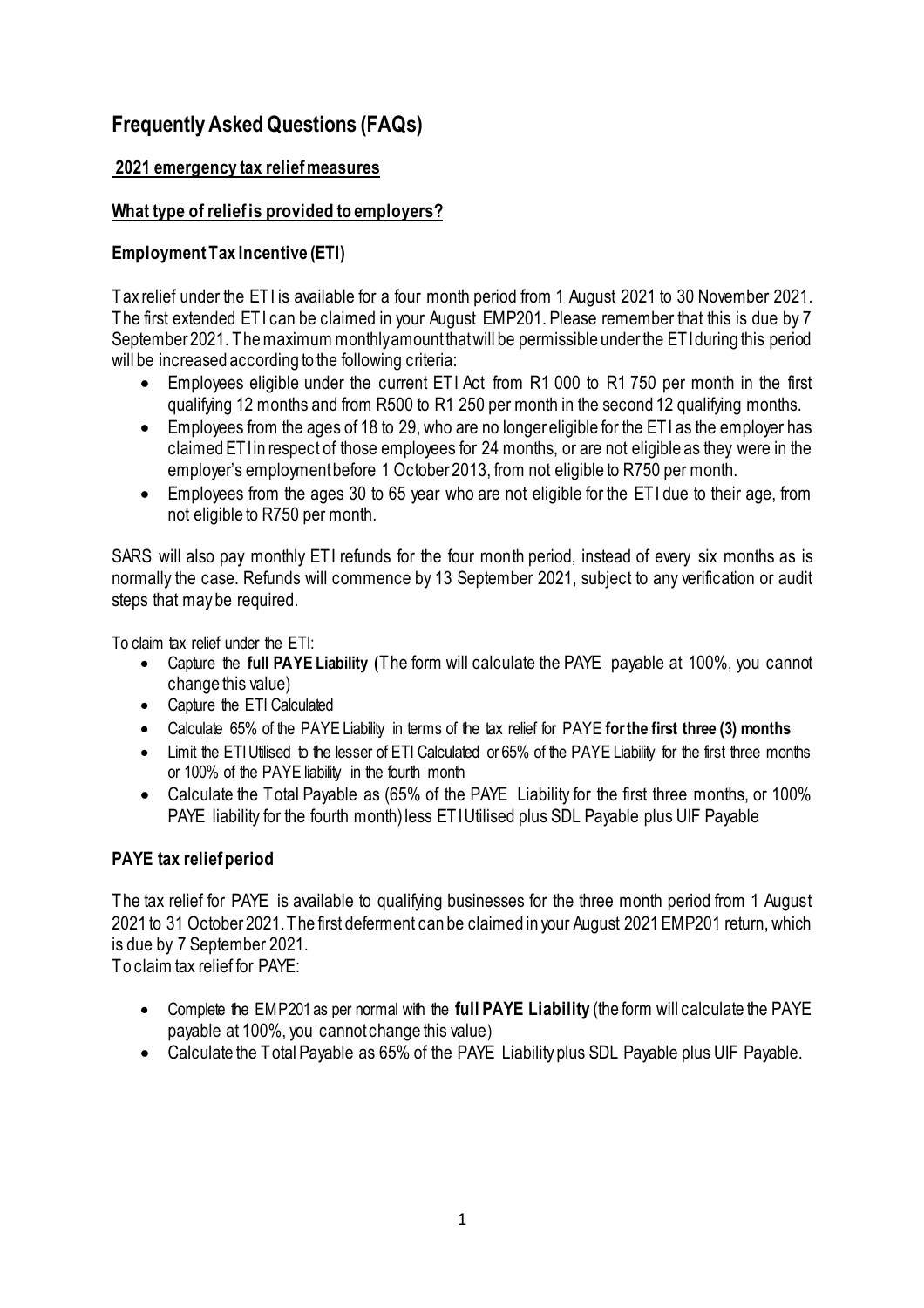#### **Note:**

- o SARS will issue a Statement of Account, reflecting the tax relief (deferred amount) for PAYE and the total amount payable for that respective period
- $\circ$  If your payment is made late, you will forfeit the benefit of the tax relief for PAYE and SARS will impose penalties and interest on the calculated Total Payable.
- o Check your Statement of Account after 48 hours of submitting the EMP201 to make sure that SARS has not revoked the discount due to non-compliance

| <u>FAIL UCIGHAI IIIUIIUI 3</u> |                |                     |
|--------------------------------|----------------|---------------------|
| <b>For period</b>              | File in        |                     |
| August 2021                    | September 2021 | * month 1 of relief |
| September 2021                 | October 2021   | * month 2 of relief |
| October 2021                   | November 2021  | * month 3 of relief |

#### **PAYE deferral months**

#### **When will payment of the deferred PAYE liability start?**

After the 7th of November 2021, SARS will determine the four equal payments for the total amount that you have deferred and include it in your monthly Statement of Account. Payments will be made over a four month period that will commence on 7 December 2021 with the last payment due by 7 March 2022.

# **Income Tax**

1. I have lost trading stock during the civil unrest, how do I account for this?

Trading stock is generally deductible under the provisions of section 11(a) of the Income Tax Act. Where trading stock is not disposed of during a taxpayer's financial year, the closing stock and opening stock provisions in section 22 are applicable. The opening stock provisions effectively operate to give a taxpayer a deduction in the year that trading stock is disposed of. However where trading stock is disposed of as a result of theft, destruction or other involuntary means, the tax consequences are dependent on whether the trading stock was insured or not.

### *If not insured:*

The trading stock acquired will be deductible either in terms of section 11(a) or the opening stock provisions, depending on when it was acquired. The loss arising as a result of the involuntary disposal of the asset (theft, destruction etc.) will not be deductible as there is a prohibition against double deductions in the Act.

If a taxpayer receives any type financial aid or assistance as compensation for the lost trading stock, other than through a contract of insurance, this amount will be regarded as a recoupment and must be included in gross income.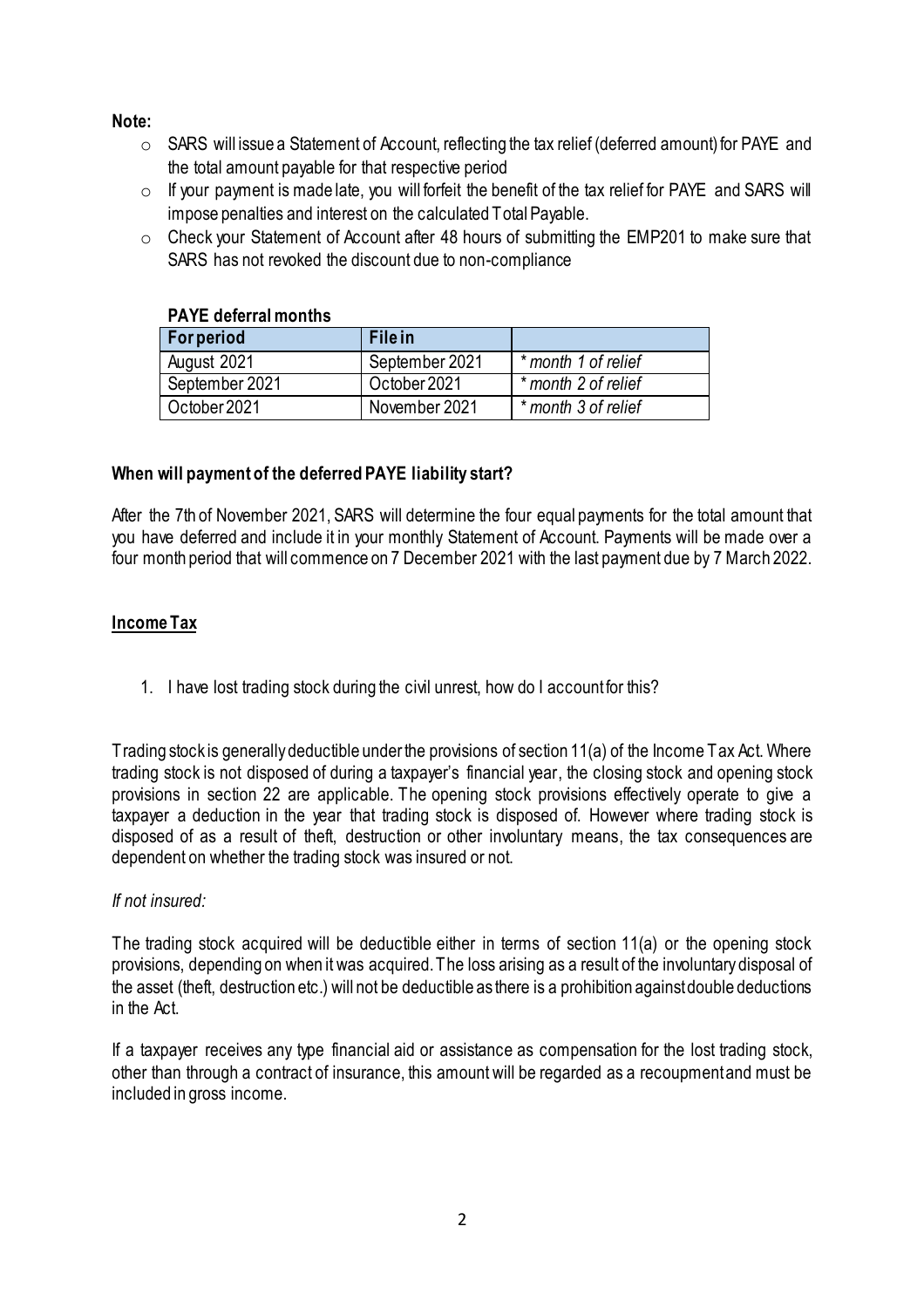### *If insured:*

Section 23(c) of the Income Tax Act prohibits a deduction for any expenditure and losses that are recoverable under a contract of insurance. Trading stock lost as a result of the involuntary disposal thereof (theft, destruction etc.) that is covered by an insurance policy, will not be deductible under the abovementioned provisions (section 11(a) or the opening stock provisions) to the extent that this loss is recoverable under the contract of insurance. The timing of the insurance payment will not affect this prohibition. The insurance proceeds will not be taxable in this instance.

2. I have incurred a loss on capital goods during the civil unrest. What are the tax consequences?

**If you are not insured:** Losses owing to theft or destruction of capital assets are not deductible under the general deduction formula [section 11(a)], since they are of a capital nature.

The taxpayer may claim scrapping allowance –(section11(0)) which occurs when a cost of an asset exceeds the sum of the tax allowances or deductions in respect of that assets and the proceeds on the disposal, due to the loss made. Any destruction of an asset gives rise to a disposal or part-disposal event for CGT purposes which may result in a capital loss.

**If you are insured:** Losses incurred due to theft or destruction of capital assets do not qualify for deduction under the general deduction formula [section 11(a)], since they are of a capital nature.

The taxpayer may claim Scrapping allowance - (section 11(o)) which occurs when a cost of an asset exceeds the sum of the tax allowances or deductions in respect of that assets and the proceeds on the disposal, due to the loss made.

Any insurance proceeds received or accrued are included in income as a recoupment under section 8(4)(a) to the extent that they are a recovery of allowances previously allowed as a deduction.

Any destruction of an asset gives rise to a disposal or part-disposal event for CGT purposes which may result in a capital loss. A capital gain may arise if insurance proceeds are received from an insurer and the proceeds exceed the base cost.

3. Can I claim the costs of repairing my property damaged in the civil unrest as a tax deduction?

Section 11(d) of the Income Tax Act provides for the deduction of expenditure actually incurred on repairs  $of -$ 

- Property occupied for the purposes of trade or from which income is receivable; and
- Machinery, implements, utensils and other articles employed by the taxpayer for the purposes of trade.

In the case of repairs, it is not necessary that the materials used should be identical with the materials replaced. In judging whether a repair has been carried out, regard must be had to the extent of the restoration work in relation to the entire property of which the portion restored forms a part. The greater the restoration work in relation to that entirety, the less likely it is that a repair has taken place.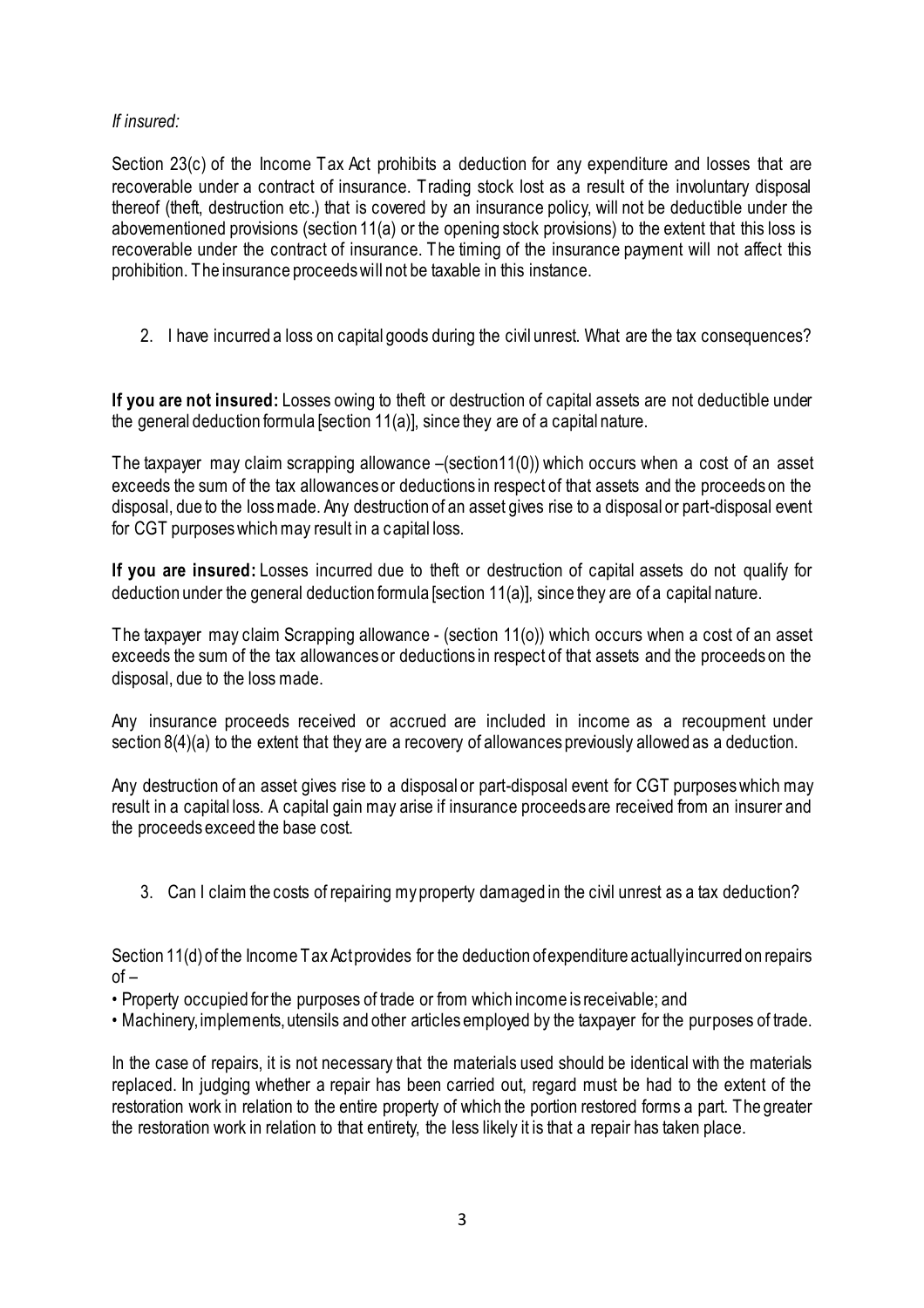# **VAT**

1. I have lost trading stock during the civil unrest, how do I account for this?

If the VAT (input tax) was deducted on the purchase of the trading stock, in a VAT return that was filed before the unrest, then input tax will not be affected.

If the input tax has not been deducted, it may be deducted in a VAT return that is due after the unrest. In the event where supporting documents and proof is not available, the amount may be regarded as an estimate [estimated assessments may apply].

### *Answer*

If the trading stock was not insured, no further input tax is deductible nor is any output tax payable on the trading stock that is lost. However where the trading stock is insured, output tax will be payable [section 8(8)] on the monetary insurance payout from the Insurer. If the Insurer replaces the trading stock, instead of making a monetary insurance payout there will be no output tax payable.

Note: output tax is not payable if the VAT on the trading stock was denied when it was purchased.

There are no VAT implications if trading stock is not insured.

2. I have incurred a loss of capital goods during civil unrest and looting, how do I account for this?

If the VAT (input tax) was deducted on the purchase of the capital goods, in a VAT return that was filed before the unrest, the input tax will not be affected.

If the input tax has not been deducted, it may be deducted in a VAT return that is due after the unrest. In the event where supporting documents and proof is not available, the amount may be regarded as an estimate [estimated assessments may apply].

For capital goods that are not insured, no further input tax is deductible nor is any output tax payable on the capital goods that were lost. However, where the capital goods are insured, output tax will be payable [section 8(8)] on the insurance payout from the Insurer. There will be no output tax payable if the Insurer replaces the capital goods, instead of making a monetary insurance payout.

If the VAT was denied when the capital goods were purchased then output tax is not payable.

There are no VAT implications on capital goods that are not insured.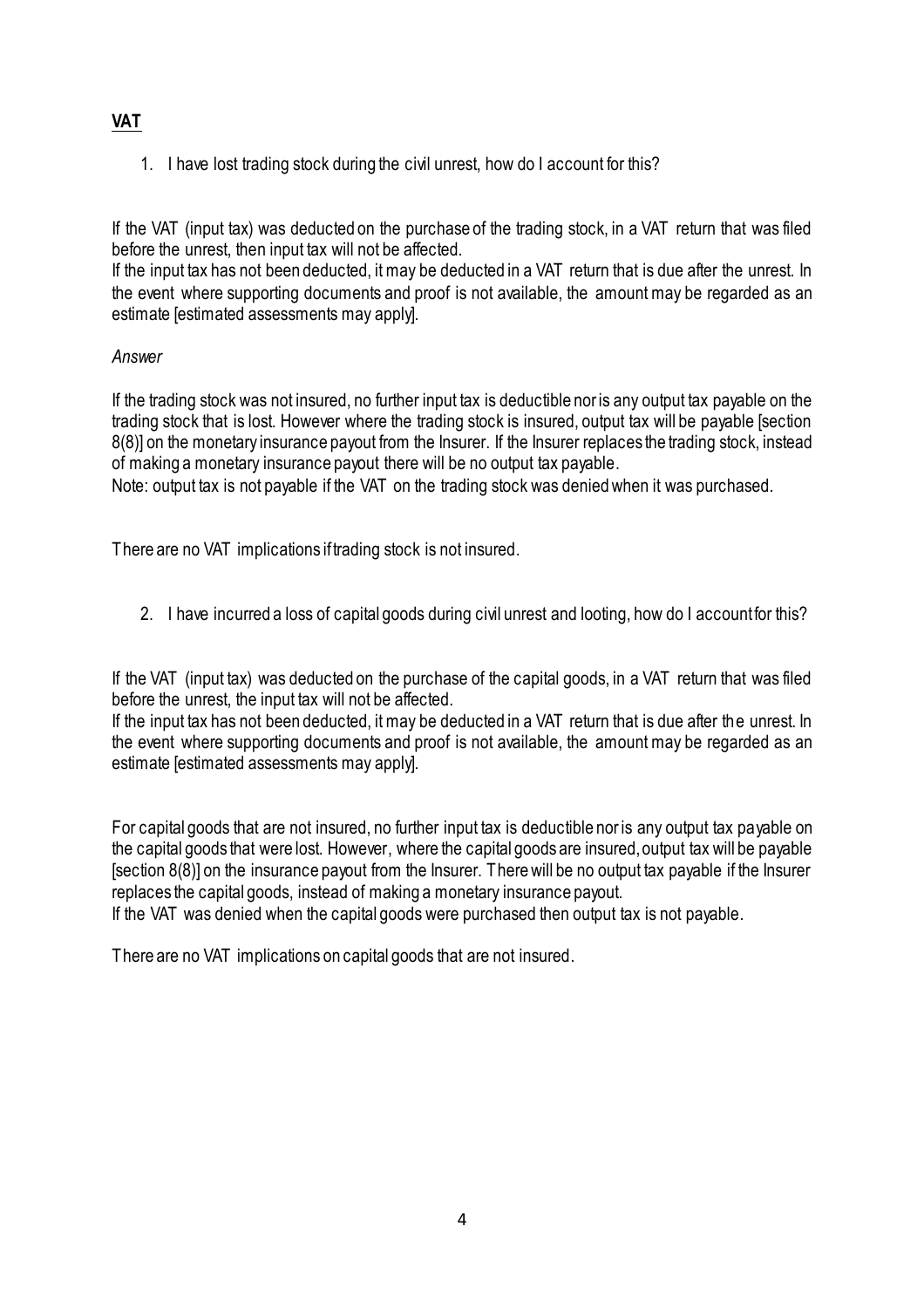3. My business has ceased trading as result of the civil unrest and looting, what are the VAT implications?

If all assets were destroyed there will be no VAT implications as you do not have any assets on hand at the date of cessation [S8(2) will not apply].

If some assets were not destroyed, then VAT will be payable on the lower of the cost or the market value of the assets that were not destroyed.

An instalment payment arrangement may be entered into to pay the VAT liability. A request to remit interest and penalty may also be made.

# **LOSS OF RECORDS**

1. I have lost my records and I want to declare Income tax, VAT and PAYE

If the taxpayer is unable to reconstruct records and therefore unable to file a full and accurate tax returns, the taxpayer can approach SARS, through a senior SARS official, to agree to and make an estimated assessment [S95(3) of the Tax Administration Act].

An agreed estimated assessment is not subject to objection or appeal. The basis on which an agreed estimated assessment is made will depend on the facts and circumstances of each case.

However, for an agreed estimated assessment to be fair and reasonable, alternative supporting documents such as bank statements, disclosures on previous VAT returns submitted, third party records such as supplier, municipal and lease agreements records may be used.

The taxpayer can also arrange with SARS to make a payment of a deposit based on the estimated VAT liability if the taxpayer is unable to comply with the timeframes for filing a VAT return and making the associated payment [S38 of the VAT Act]. This payment will be a provisional payment until such time the final liability is determined.

As part of debt management, instalment payment arrangements are available to the taxpayer and request for the remission of penalty and/or interest in respect of any amount of tax that was not paid on time.

SARS must be satisfied that the business has been impacted by the civil unrest, therefore the taxpayer must inform SARS of the business address and furnish proof that a report has been made with the relevant policing authority [case number] or proof of an insurance claim submitted to the Insurer.

### **Filing of VAT Returns**

2. My business was destroyed in the civil unrest. Do I still need to file VAT returns?

### *Answer*

If you are restituting your business, VAT returns must still be filed. There may not be any VAT payable on sales while restituting your business but there may be VAT incurred on expenditure to restitute your business and this must be disclosed on the relevant VAT return.

The obligation to file a VAT return remains even if no tax is payable.